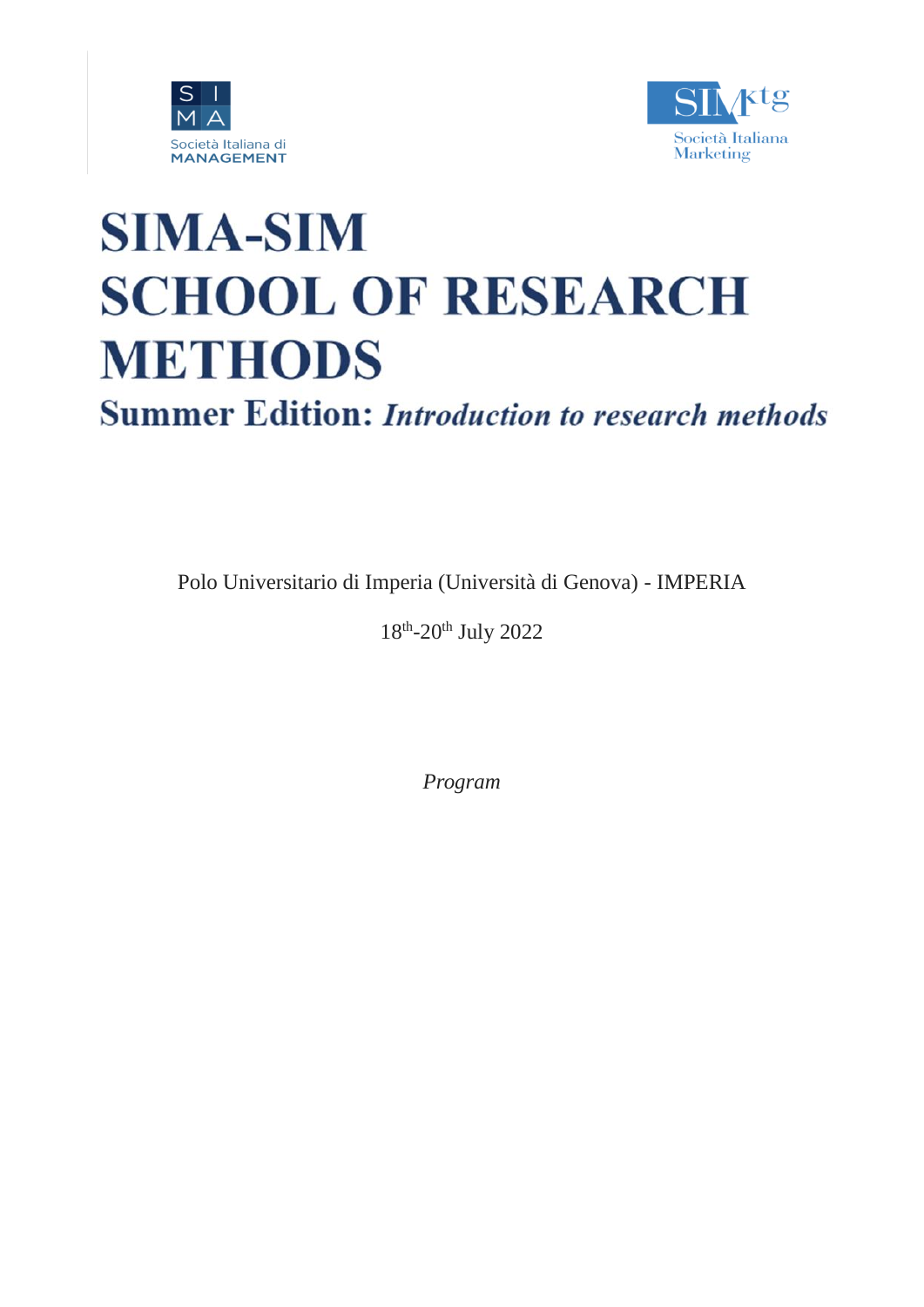#### **Registration and Welcome Lunch**

Monday 18<sup>th</sup> July, 12:00-14:30

Arrival of participants, registration and welcome lunch

# **Icebreaking and Research Proposal Discussion**

Monday 18<sup>th</sup> July, 14:30-16:30

#### **Giovanni Battista Dagnino** – LUMSA **Rossella Chiara Gambetti** – Università Cattolica del Sacro Cuore **Elena Casprini** – Università di Siena

The Summer School starts with icebreaking activities. After a short introduction by the five senior scholars in the group, each participant will present a research pitch on their doctoral proposal in the plenary venue. Then, the one-to-one discussion will follow in a "research speed-dating" format. School participants will have the opportunity to discuss their research with one senior scholar. Note that the doctoral proposals are submitted following the one-page template provided in advance by the School organizers.

# **Epistemological Perspectives**

Monday  $18^{th}$  July,  $16:30-18:00$ 

#### **Giovanni Battista Dagnino** – LUMSA

**Giovanni Battista Dagnino** is Chair of Management and Professor of Digital Strategy at the University of Rome LUMSA, Palermo Campus, where he is the Founding Director of the MSc Program in Economics and Management, Chair of the Scientific Committee of LUMSA Digital Hub, and Chair of the Departmental Committee on Sustainability. He is known for pioneering inquiry on coopetition strategy, as well as the scrutiny of temporary competitive advantage. He is currently conducting investigation on digital transformation strategy, phygital transition, digital mindset, and big data analytics**.** He authored/edited several books, chapters and articles in leading management journals.

#### **Contents**

This session is aimed to buttress students in achieving an insightful appreciation of the essence and unfolding mechanisms underlying the research process and engender the fundamental *preconditions* to develop the skills required to conduct inquiry and write scholarly research publishable in academic journals. The targeted knowledge to achieve is concerned with the key guidance for understanding theory construction and development, literature review, and research design.

#### **Teaching materials**

Presentations and references will be provided by the instructor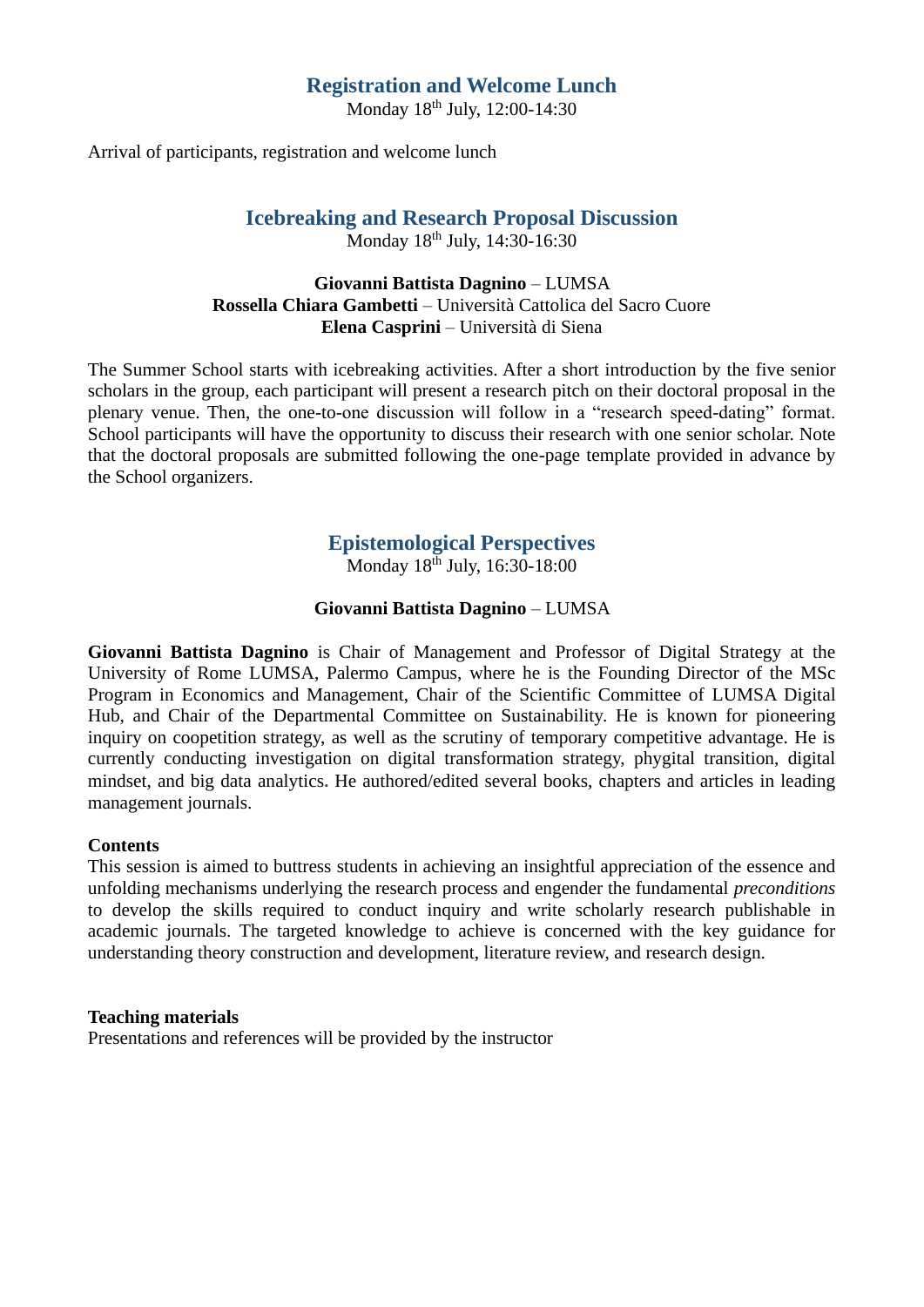# **Introduction to Quantitative Methods**

Tuesday  $19^{th}$  July, 9:00-13:00

# **Matteo Corciolani** – Università di Pisa

**Matteo Corciolani** is an Associate Professor at the Department of Economics and Management, University of Pisa, Italy. He has a PhD in Business Administration from the University of Pisa. He teaches Marketing and Marketing Communications and his research interests focus mainly on Consumer Behavior and Marketing Communications. His projects include the consumption and production of authentic items, food consumption, and corporate social responsibility communication. He has published in several journals, such as the European Journal of Marketing, Marketing Theory, and the Journal of Marketing Management.

# **Contents**

The session provides an introduction to the main quantitative methods used in social research and management. In detail, the following topics will be covered:

- Empirical translation of theory into quantitative research
- Variables and operationalization
- Univariate and bivariate analysis
- Contingency tables, t-tests and ANOVA, correlations, linear and logistic regressions

# **Teaching materials**

Slides will be provided by the instructor.

# **Introduction to Qualitative Methods**

Tuesday 19th July, 14:30-18:00

# **Rebecca Pera** – Università di Torino

**Rebecca Pera** is Associate Professor at the Department of Management - University of Turin where she teaches Strategic Marketing, Digital Marketing and Consumer Behavior. Her research interests focus on issues related to creative consumer behaviors, consumer well-being, co-creation and consumer storytelling. Her work has been published in numerous international journals in the areas of marketing and consumer behavior, including the *Journal of Interactive Marketing*, *Psychology and Marketing*, *Journal of Business Research*, *Journal of Strategic Marketing*, *Annals of Tourism Research*, *Tourism Management* and *The Journal of Strategic Information Systems.* **Content**

The session discusses the role and challenges of qualitative research in managerial sciences After examining the foundations of qualitative research we will review some of the most consolidated and well established qualitative methods:

- in-depth interview

- focus groups and generative sessions
- The module will also devote a focus on more innovative methods such as:
- netnography, digital ethnography and
- visual methods

We will analyze three themes which are often objects of both frustration and confusion: qualitative data analysis and interpretation; qualitative research for theory generation; and a quest for scientific pluralism.

### **Teaching materials**

Presentations and references will be provided by the instructor.